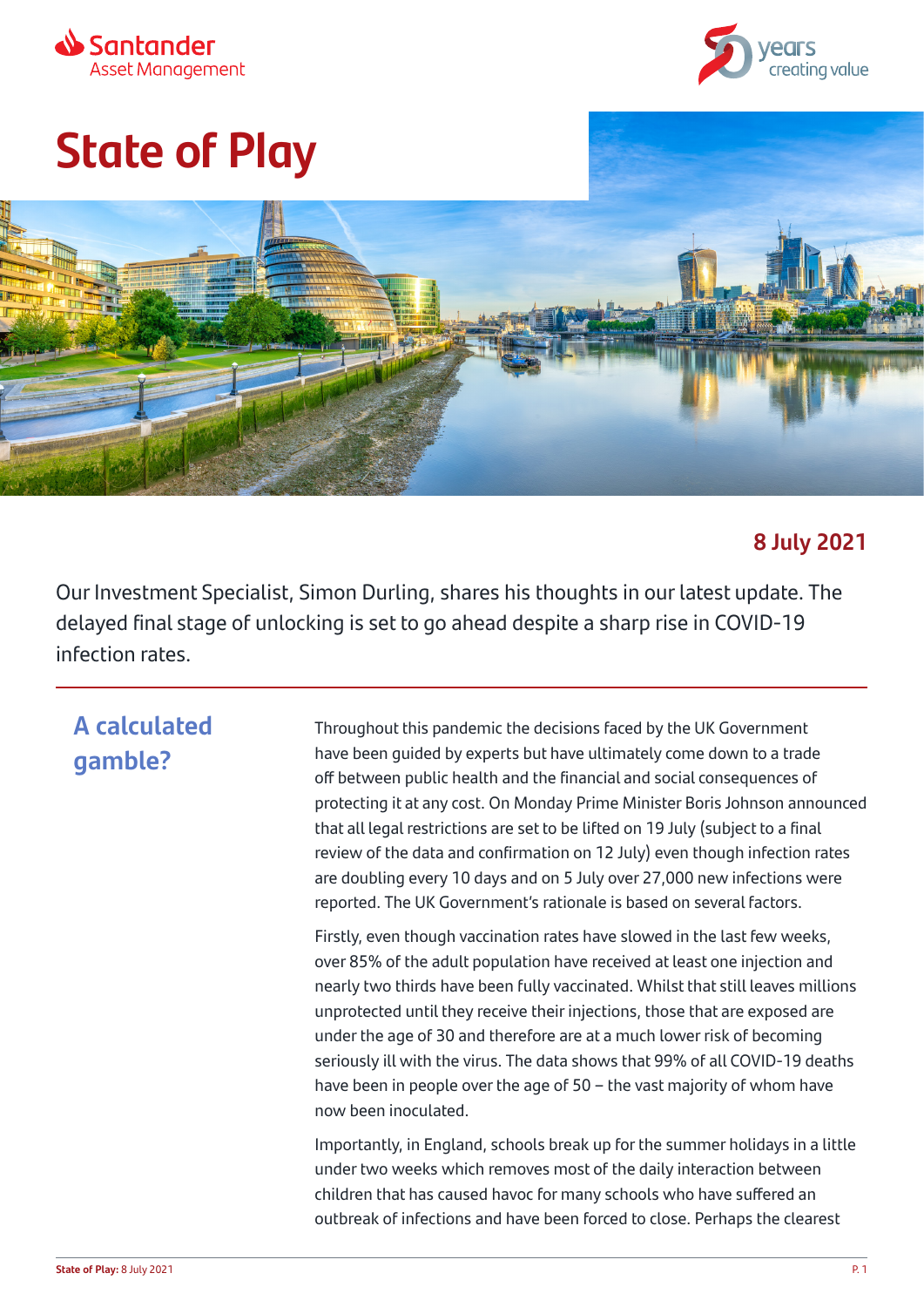

example are the latest UK Government statistics which show that 640,000 are off school with 471,000 self-isolating because they came into close contact with an infected person at school. That's nearly 20 children out of school for every positive case identified. Once the schools break up and their interaction becomes limited, the six-week window should act as a mini fire break slowing the virus spread. Delaying reopening any longer could actually make the situation worse as it would extend the exit wave into the autumn when schools are back and the flu season is getting under way. Viruses thrive in the colder months, so unlocking in summer when temperatures are higher makes sense.

However, probably the most influential factor is the story behind the data. When direct comparisons are made between the daily infection rates now and the last time they were this high, back in late December, both the number of people being admitted to hospital and the death rate are lower. Whilst there is a lag between infection rates, hospitalisations and deaths, the vaccines appear to be very effective at preventing serious illness. Back in January, about one in 10 infections could be expected to translate into a hospital admission 10 days later. Now that figure appears to be somewhere between one in 40 and one in 50. The Delta variant which originated in India is proving very infectious, but those who are admitted to hospital currently are mostly unvaccinated with only a tiny number who have received both injections.

Once the legal restrictions are lifted the requirement to wear a mask will cease leaving individuals to make their own choices. The reaction so far has been mixed, but many have already committed to continuing to wear masks on public transport and inside venues or shops, especially when they are busy with other people. Businesses are free to invite staff back to the office or work place, albeit this is likely to take some time as companies readjust to life after the pandemic, the desire to protect their employees and ensure any employee concerns can be accommodated. The decision to lift restrictions is perhaps most welcomed by the hospitality and entertainment industry. There will be no need to offer table service, no need to restrict numbers inside a pub and nightclubs can reopen for the first time since last March. Theatres and cinemas will also be able to operate at full capacity providing a much needed boost to a sector so adversely affected by restrictions and closures.

The Prime Minister warned that the lifting of restrictions did not mean the pandemic was over. He warned that case numbers could be as high as 50,000 a day by 19 July and others are predicting much higher. He also announced that the time between jabs for the under-40s would be reduced from 12 to eight weeks, with a plan to have offered all adults both doses by mid-September. Downing Street outlined that there would be further announcements within a few days including plans to remove the requirement of fully vaccinated adults to quarantine when they arrive from amber-list countries, which will be music to the travel industry's ears. However, airlines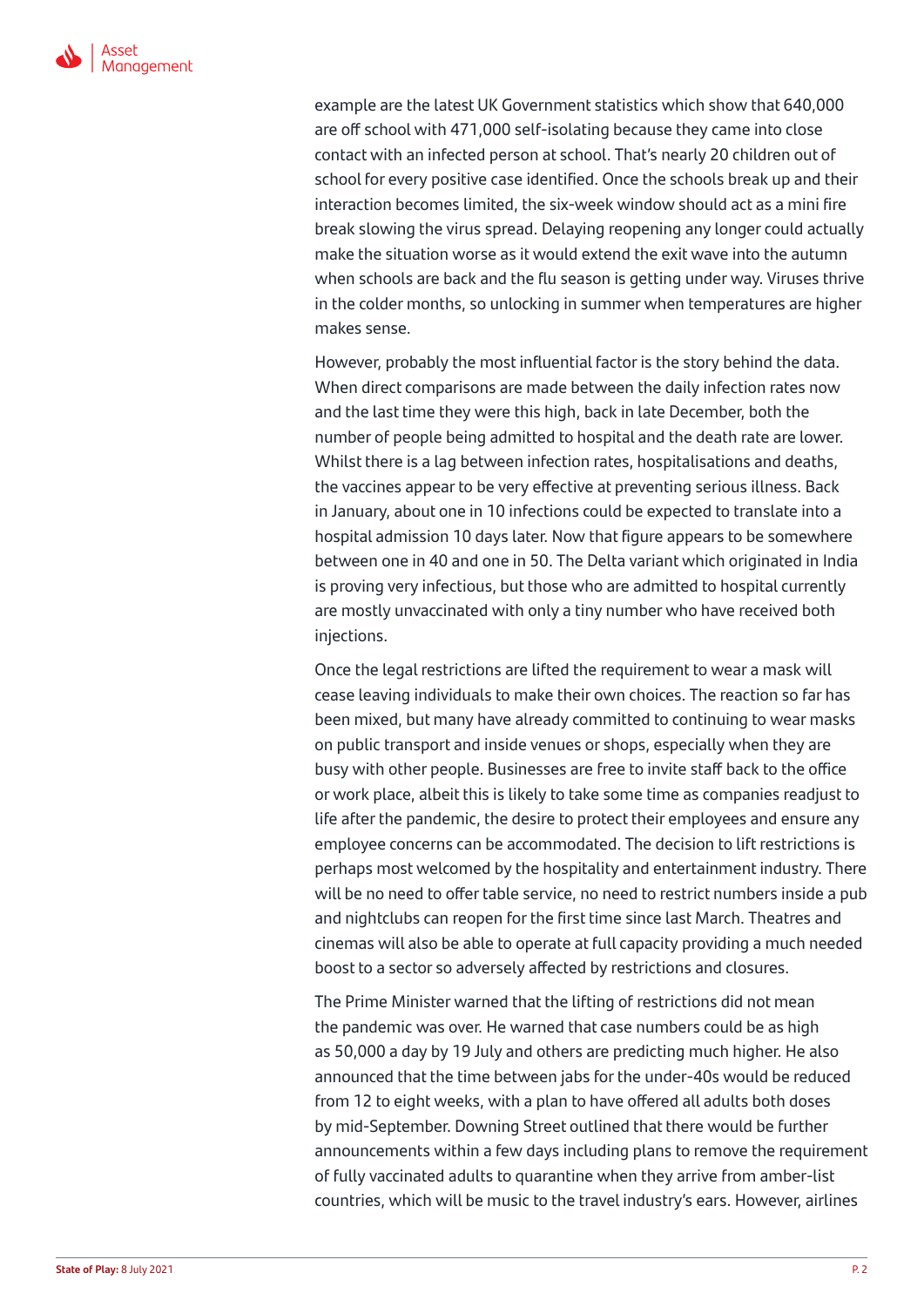

like Ryanair and EasyJet did say that they will require all passengers to continue to wear masks on their journey for the foreseeable future. Protecting the NHS has always been the priority, with vaccinations providing the route back to normality, but the timing of decisions and the scrutiny of the rationale always divides opinion.

## **Electric car sales on the rise**

According to the Society of Motor Manufacturers and Traders more than 10% of cars being sold are electric vehicles with the Tesla Model 3 leading the sales table. Data shows that 186,000 new cars were registered last month, up 28% when compared to last year but still 17% versus the average for the month of June over the last 10 years. For the first six months of this year new car registrations came in at 909,000. The shift to a greener future appears to have been accelerated by the pandemic with many taking advantages of the incentives available and their increased savings to invest in either an electric or hybrid car.

In a sign of the future for the UK car industry, Vauxhall owner Stellantis announced plans to build electric vans at its Ellesmere Port plant in Cheshire. The UK Government has agreed to fund a portion of the £100m investment, which will safeguard more than 1,000 factory jobs. The future of the plant was uncertain after Vauxhall's parent company scrapped plans to build its new Astra model there. The plant will also make electric passenger car models for Vauxhall, Opel, Peugeot and Citroën with production of an allelectric van planned to start in 2022. Sales of new vans in the UK came close to record levels during the first six months of 2021 due to a boom in home deliveries caused by changing consumer behaviour.

The future does look challenging though with confirmation in November last year that the UK Government have targeted banning the sale of new cars without significant electrification by 2030, with internal-combustionengine vehicles outlawed entirely by 2035. The current Brexit deal is largely favourable to the UK automotive industry with strict rules-of-origin legislation meaning that by 2027, at least 55% of an electric car must be built in the UK or European Union (EU) in order for the vehicle to remain exempt from import or export tariffs. Given that batteries and motors tend to comprise a huge proportion of the cars value, and these components are typically made outside the UK and EU, the race is on for car makers to produce batteries and motors here and on the continent.

#### **Market update**

Oil prices reached their highest in nearly seven years this week after the Organization of the Petroleum Exporting Countries (OPEC) meeting concluded without an agreement. Both Saudi Arabia and Russia wanted to gradually increase production by 400 million barrels per day for the rest of the year but the United Arab Emirates (UAE) refused, pushing the price of a barrel of Brent Crude to over \$77 (US dollar). The lack of an agreement means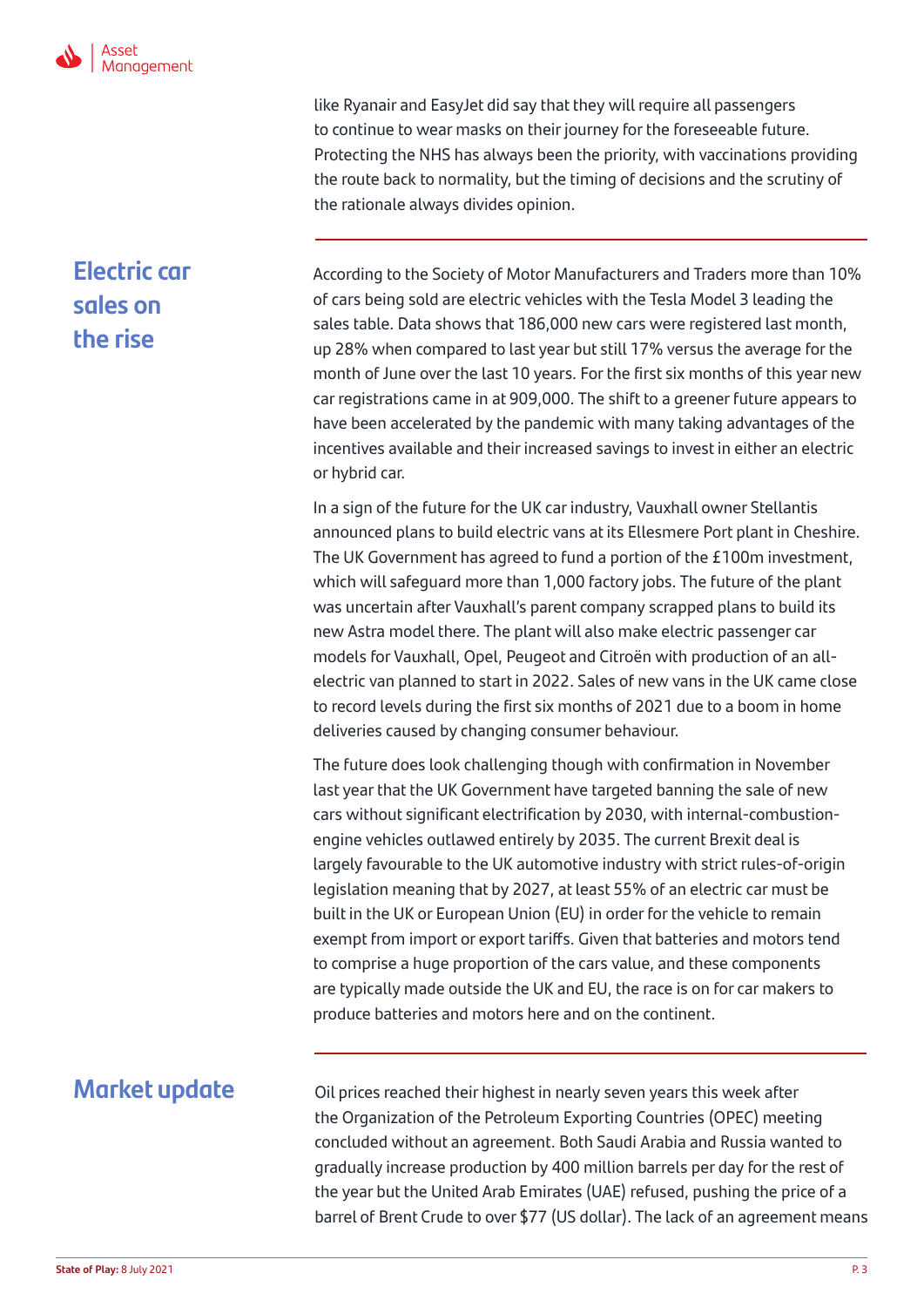

that the so-called OPEC+ bloc will keep production at current levels in August, despite rising demand from a recovering global economy. However, higher prices also bring the risk that individual countries break the agreement and raise output regardless potentially triggering another price war, although some experts believe this is highly unlikely.

All the main stock market indices are near record levels, helped by a successful vaccination program, healthy economic data and strong corporate earnings underpinned by massive levels of monetary and fiscal stimulus. The US jobs report last Friday showed that 850,000 jobs were created last month which was significantly ahead of expectations underlying the positive mood. Whilst markets remain very sensitive to the threat of rising inflation they will be reassured by the latest UK Construction Purchasers Managers Index (PMI) and retail sales data from Europe which both came in ahead of forecasts. The only source of concern may be the surprise 3% drop in German factory orders in May, given the importance of the sector for the Eurozone economy.

Click **[here](https://bit.ly/3jVLmKI)** to read our latest A Month in the Markets, where our Head of Multi-Asset Solutions Stefano Amato looks at<br>how key themes impacted markets in June.

Note: Data as at 6 July 2021.